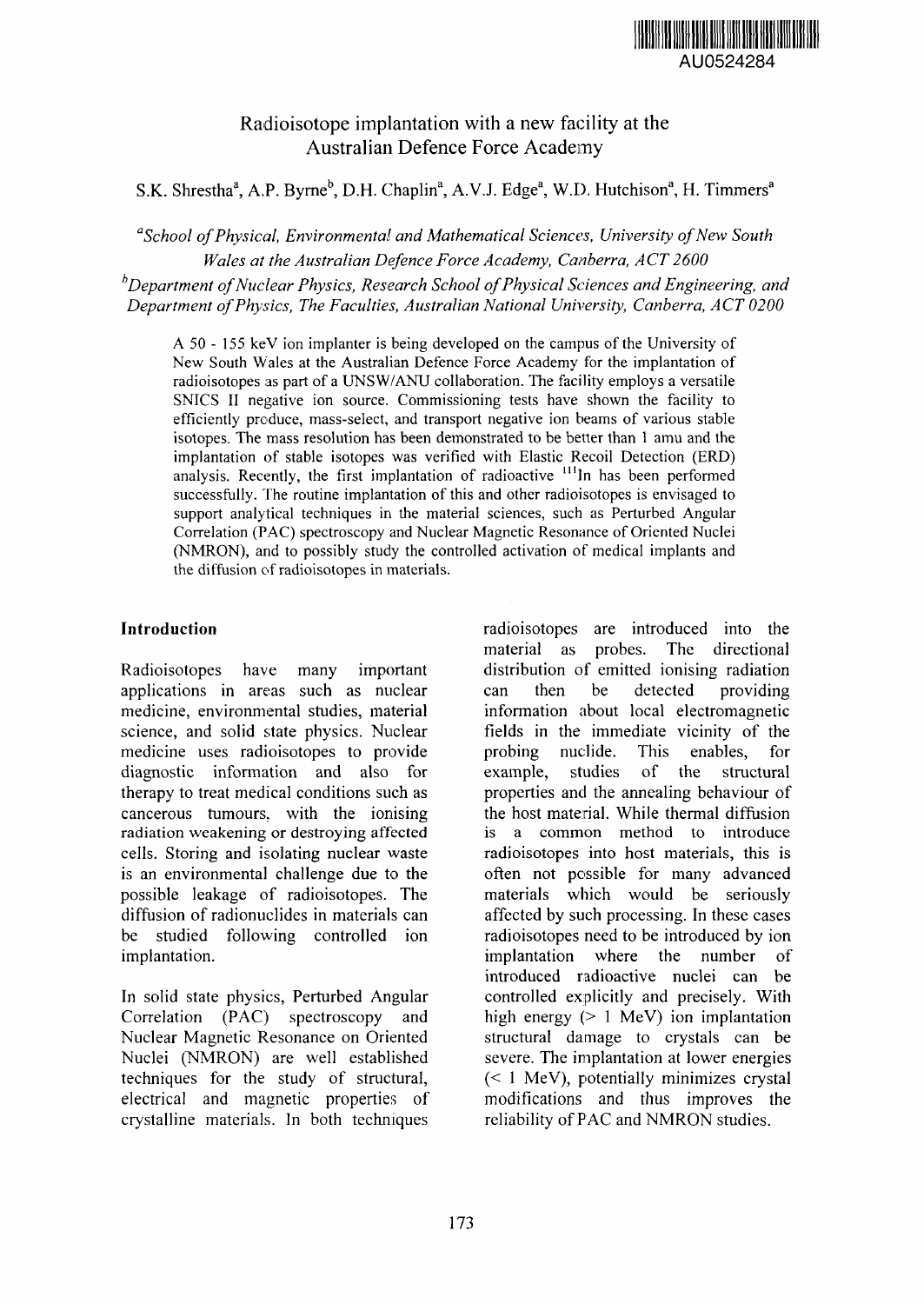

Figure 1: The radioisotope ion implanter at the Australian Defence Force Academy. (a) From left to right, the negative ion source, the acceleration tube, and the input side of the analysing dipole magnet. (b) From left to right, the exit side of the analysing magnet, the electrostatic Einzel lens, and the implantation chamber of the facility.

To facilitate such work, a low energy (50-155 keV) radioisotope ion implanter is under development on the campus of the University of New South Wales at the Australian Defence Force Academy for shared use with the Australian National University. In contrast to similar facilities overseas [1-2], this is the first time that a negative ion source is used. This offers the advantage of more versatility since negative ions can be produced abundantly for many elements [3-7].

This paper reports on the ion implantation of stable isotopes and the first successful implantation of the radioisotope <sup>111</sup>In with the new facility. The latter has been chosen since it is a standard PAC probe.

#### Description of the facility

A photograph of the facility is shown in Fig. 1. The implanter uses a SNICS II (Source of Negative Ions by Cesium Sputtering) ion source. In this ion source,  $Cs<sup>+</sup>$  ions are produced by a tantafum ionizer immersed in Cs vapour [4-7]. The Cs<sup>+</sup> ions strike material inside a cold cathode. Sputtered material partially forms negative ions by accepting electrons from neutral cesium atoms. The negative ions are then accelerated by passing through a potential difference of up to 150 kV. Since



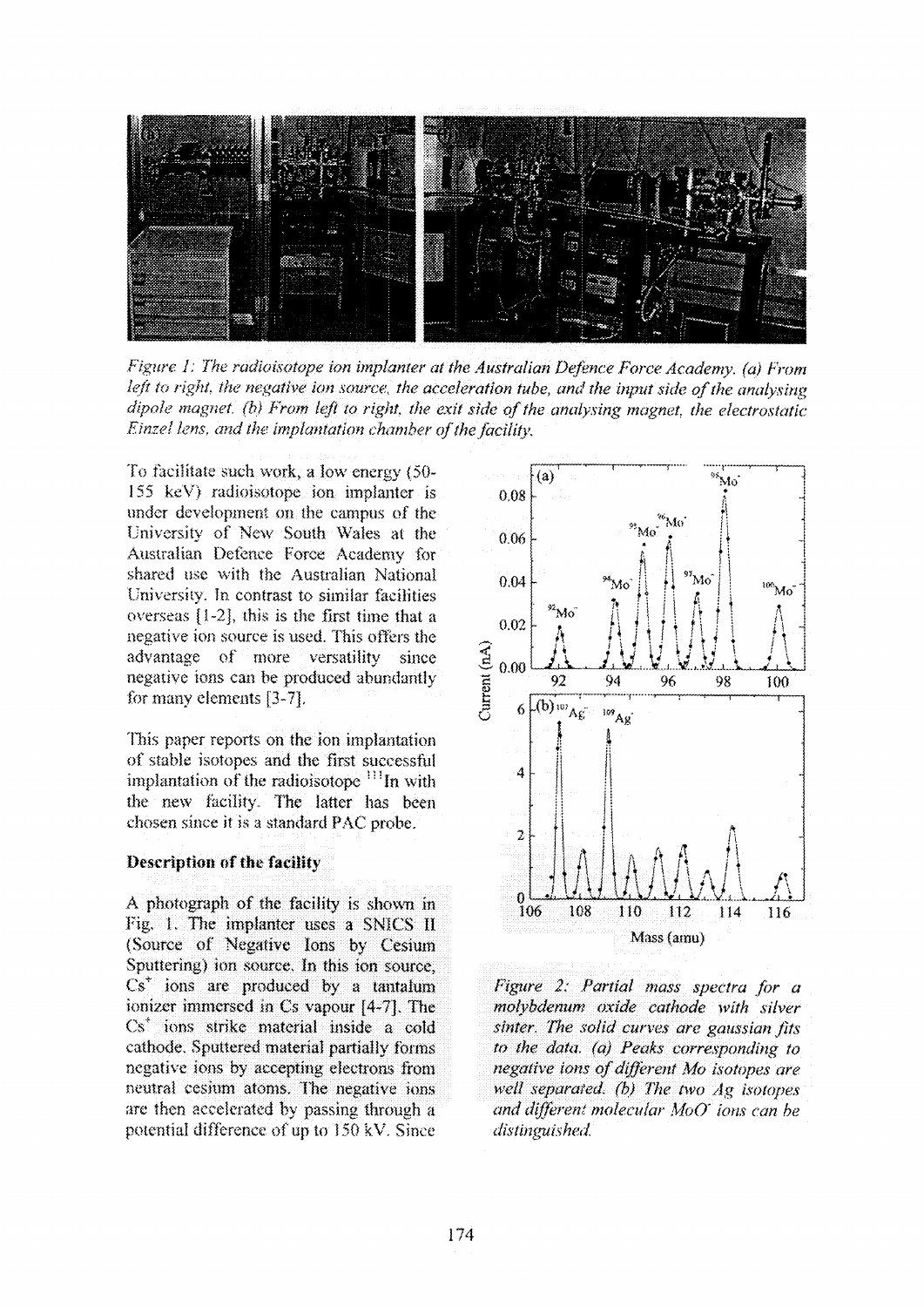the cold cathode has an additional negative bias of 5 kV, the maximum energy achievable is 155 keV. Following acceleration, the ion beam is massselected using a single-focussing dipole magnet. Double focusing characteristic are provided by two quadrupole magnet singlets before and after the dipole magnet. Mass-selected ions are focussed onto the sample with an electrostatic Einzel lens.

The total ion current from the SNICS II source and the mass selected ion current can be measured with Faraday cups before and after the dipole magnet. The profile of the mass-selected beam can be observed using a beam-profile monitor located between the dipole magnet and the Einzel lens. The beam-profile can be controlled by suitably adjusting collimators before and after the dipole magnets. These collimators limit the beam both in the horizontal and the vertical direction. Rectangular beam spots with dimensions of 2 mm  $\times$  3 mm are routinely achieved. Transmission of the mass-selected beam is near 100%.

Figure 2 shows partial mass spectra obtained for a molybdenum oxide source cathode with a silver sinter. This cathode was chosen because of the large number of molybdenum isotopes and the associated oxide molecules in the interesting mass region 90-120 amu, which includes the mass of radioactive  $\frac{1}{11}$ In. The mass spectra obtained are similar to those measured by Middleton [7]. All the isotopes of molybdenum and the various molybdenum oxide molecules are clearly separated. The two stable silver isotopes,  $^{107}$ Ag and  $^{109}$ Ag are also seen. It is evident that the mass resolution is better than 1 amu.

### **Implantation of stable indium**

In order to verify whether the implantation of the radioisotope  $111$ In is achievable with the new facility, firstly beams of stable

elemental and molecular indium ions have been produced using an ion source cathode filled with pressed indium oxide powder. Figure 3 shows that molecular indium oxide ions are much more abundant than elemental In ions. The <sup>115</sup>InO" beam was thus chosen for the implantation into crystalline silicon and implanted at different energies.



*Figure 3: Partial mass spectrum for an injOi cathode. Peaks corresponding to In and inO ions can be clearly identified and are well separated. A <sup>113</sup>In beam was not detected.*



*Figure 4: A typical two-dimensional spectrum from the ERD analysis of a silicon sample implanted with InO'. The labels indicate groups of events associated with a specific element. The grey scale represents the total number of detected events.*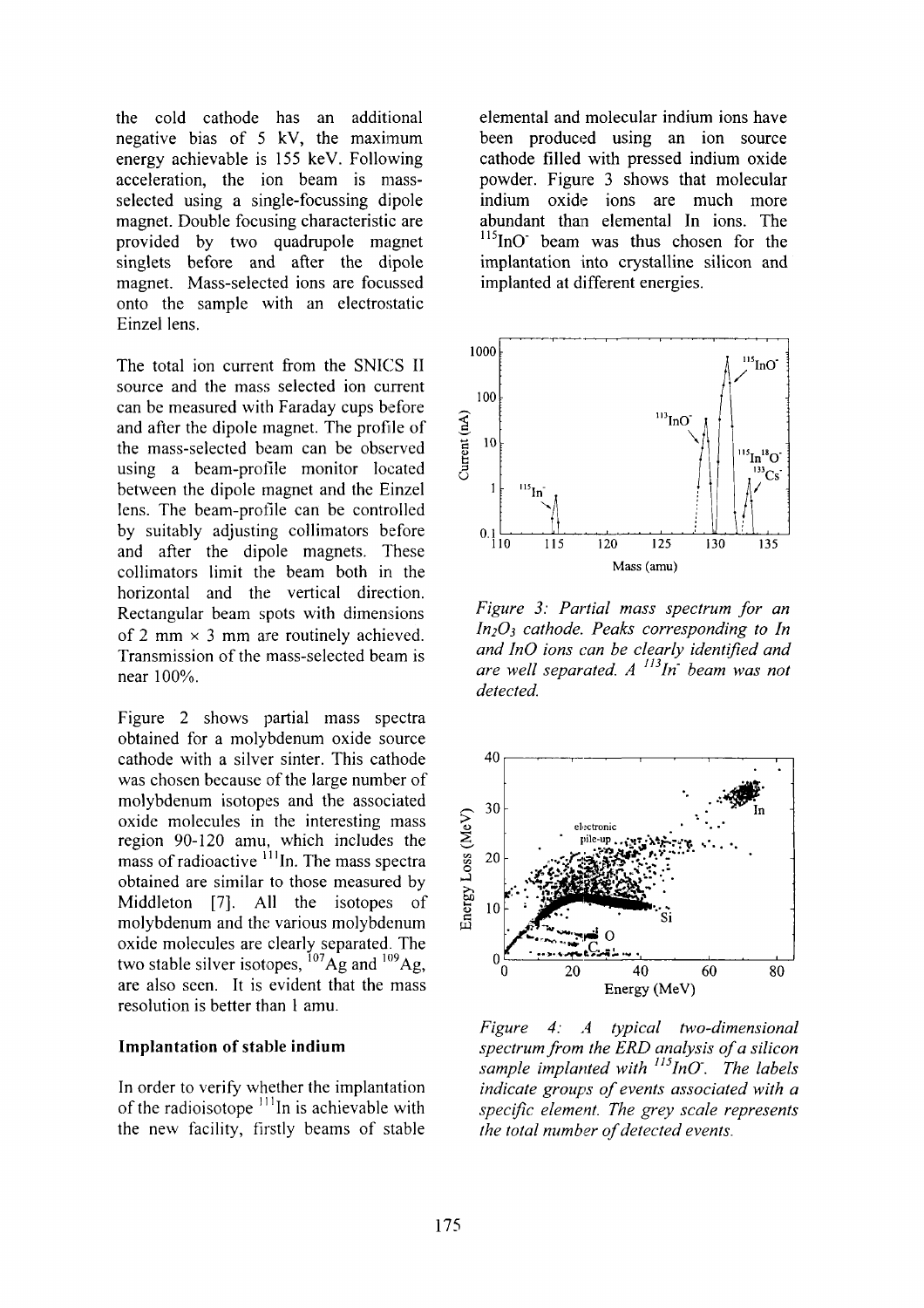Implanted samples were analysed with Elastic Recoil Detection (ERD) using 200 MeV <sup>197</sup>Au ions. Details of the ERD technique are given in the Ref. [8]. In this particular case, the recoil ions were detected at an angle of 45° relative to the beam direction using a position-sensitive gas ionization detector with a large solid angle of 3.5 msr. For a 125 keV implantation of  $\frac{115}{10}$  T<sub>ig</sub>. 4 shows the measured energy loss signals  $\Delta E$  of the recoil ions as a function of the detected energy E. In this two-dimensional diagram, groups of events associated with a particular element can be distinguished. The spectrum shows that in addition to In, O and Si, traces of C are also present in the silicon sample. Most of the oxygen is from the implantation and some presumably from surface contamination, while the indium is entirely from the implantation. Analysis of the ERD data has shown that the indium was implanted with a fluence of  $(5.7 \pm 0.7) \times 10^{16}$  $ions/cm<sup>2</sup>$ , which is consistent with the fluence deduced from the beam current measurements during the implantation.

#### **Radioisotope Implantation**

Following the successful implantation of stable indium isotopes, implantations of the radioisotope <sup>111</sup>In were performed to evaluate the feasibility of the approach. In order to make a cathode filling with radioactive <sup>111</sup>In, rhodium metal was pressed into a copper ion source cathode. The rhodium in the cathode was then bombarded with 76 MeV  $^{12}$ C delivered by 14UD Pelletron tandem accelerator at the Australian National University [9,10]. The beam current was typically 2 mA and the  ${}^{12}$ C bombardment was over 15 hours. The following nuclear fusion evaporation reactions lead to the production of  $\frac{111}{1}$ In:

$$
^{103}Rh(^{12}C, p3n)^{111}Sn \xrightarrow{35\text{min}} 1^{111}In
$$
  

$$
^{103}Rh(^{12}C, 4n)^{111}Sb \xrightarrow{1.3\text{min}} 1^{111}Sn \xrightarrow{35\text{min}} 1^{11}In
$$
  
EC,  $\beta^{+}$  EC,  $\beta^{+}$ 



*Figure 5: The y-ray spectrum from the activated rhodium cathode measured with a Ge-detector. The 171 keV and 245 keV y-rays following the decay of In are evident.*



*Figure 6: (a) The partial y-ray spectrum from a silicon sample implanted with <sup>111</sup> InO' showing the characteristic 171 keV and 245 keV lines which are not present in the background spectrum displayed in (b). The background line at 239keVisdueto<sup>212</sup>Pb.*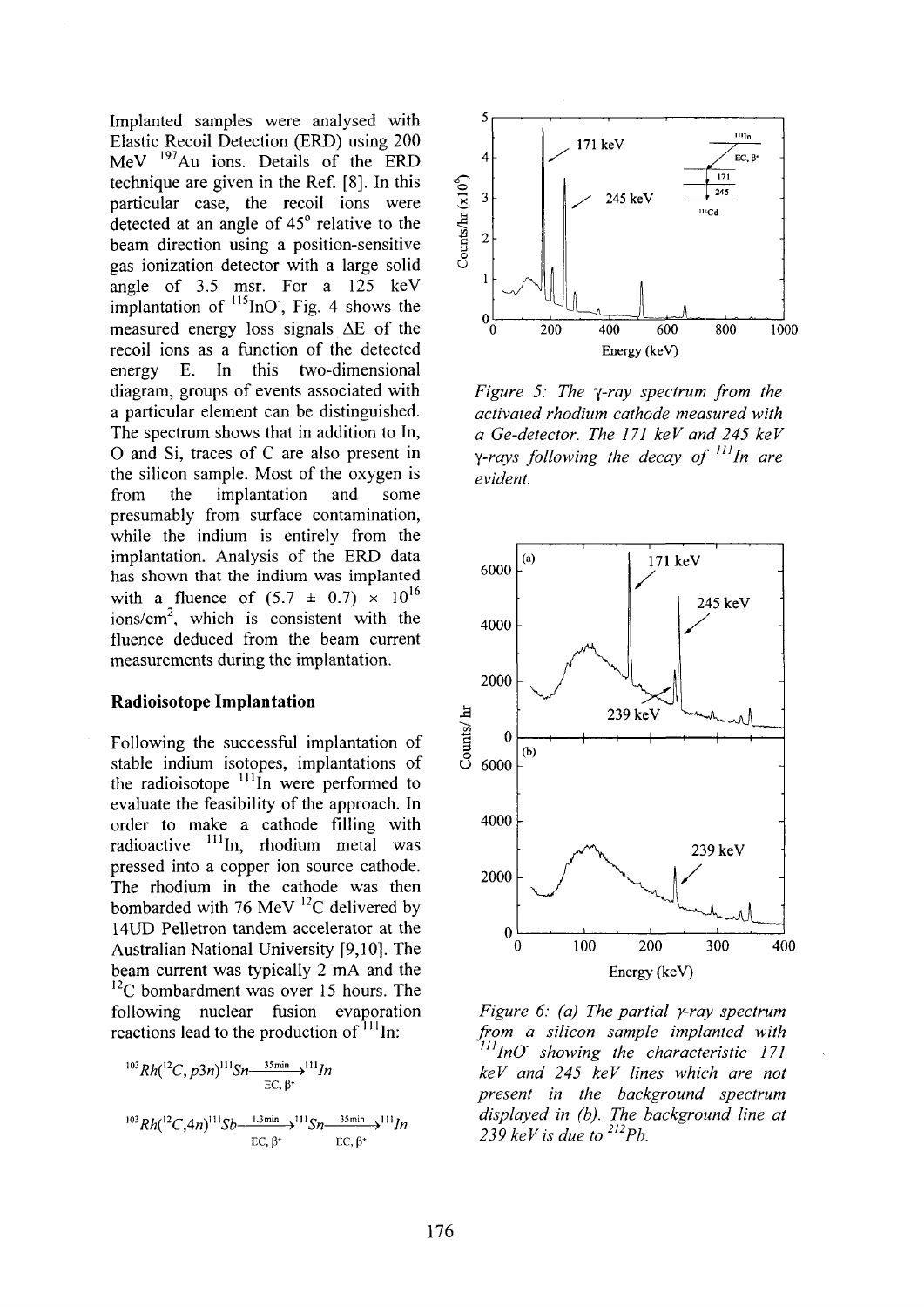Figure 5 shows a Ge-detector spectrum for the activated ion source cathode. In this spectrum, the 171 keV and 245 keV y-rays indicate the presence of cathode. The activity of cathode was estimated comparison with a calibrated <sup>133</sup>Ba source to be  $(0.5 \pm 0.1)$  mCi. in in In in the In in the through

The activated ion source cathode was then installed in the SNICS II ion source of the radioisotope implanter. A beam of 125  $keV$ <sup> $111$ </sup>InO' beam was produced and transported to the implantation chamber. The samples implanted included steel, crystalline silicon and an indium nitride thin film. A typical  $\gamma$ -ray spectrum for a silicon sample implanted with  $\frac{111}{100}$  is shown in Fig. 6 and compared with the background spectrum. In addition to the background lines, 171 keV and 245 keV yrays are clearly evident in 6(a), which verifies the successful implantation of  $^{111}$ In. Implantation of  $^{111}$ In is further evidenced by the half-life of these decays which was measured to be  $(2.83 \pm 0.03)$ days and agrees with the half-life of  $<sup>111</sup>$ In</sup> (Figure 7).

Figure 8 shows Ge-detector and Naldetector spectra for the steel sample illustrating the advantage of using a Gedetector to verify the implanted radioactivity. In the case of the Naldetector the 245 keV y-ray is not separated from a neighbouring background peak.

Despite the successful first radioisotope implantation, the activity implanted in the samples was too low to successfully perform PAC spectroscopy. The activity implanted in the Si sample was measured as -0.2 nCi. For reliable PAC studies about  $30 \text{ } \mu\text{Ci}$  are needed. Measurements showed that the residual activity in the ion source cathode following implantation was only 20  $\mu$ Ci, thus the activity was almost entirely sputtered out of the cathode. Based on absorbed dose



*Figure 7: The count rate of the 171 keV yray over time. The solid line is a linear fit to the data corresponding to the indicated half-life T<sub>1/2</sub>*.



*Figure 8: Partial y-ray spectra for a steel specimen implanted with '"lnO~. 171 keV and 245 keV peaks are evident in the case of Ge-detector spectrum while there is only an indication of those lines in the spectrum from the Nal-detector.*

measurements at the ion source, more than  $90\%$  of the  $<sup>111</sup>$ In-activity remained,</sup> however, in the ion source chamber. TRIM [11] calculations indicate that the  $111$ In produced in the source cathode with the recoil implantation of  $^{12}$ C into  $^{103}$ Rh would be distributed within a thin layer about 10 um below the surface. Based on the depth of the crater in the cathode it has been derived that the activity was most likely sputtered within only 30 minutes of implanter operation. This means almost all